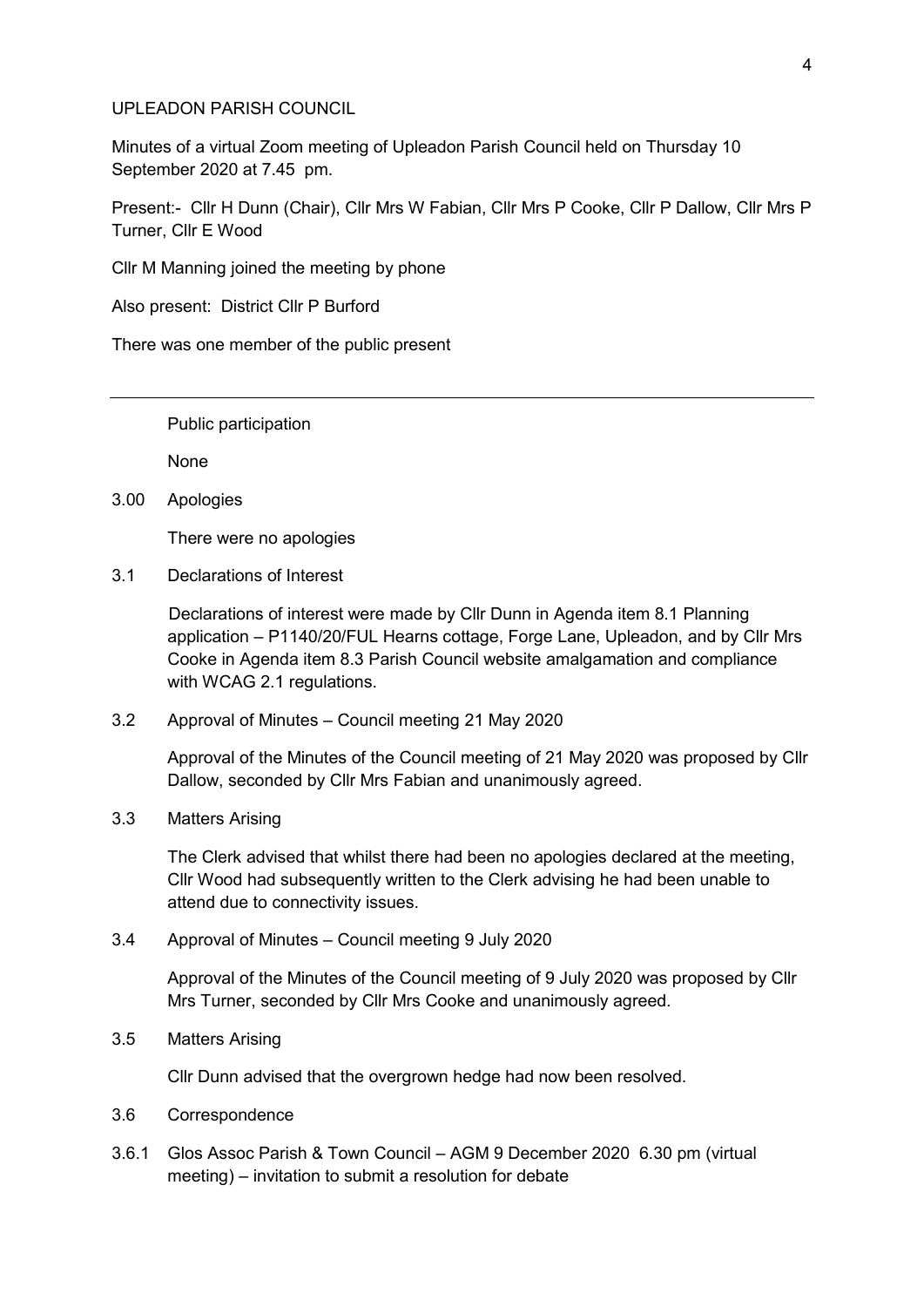Members declined to submit a resolution.

### 3.6.2 SARA – Grant application

Advise they are facing a huge gap in their fundraising this year due to not being able to hold their collection events, running a stand at local events and school open days and providing first aid cover for local sporting events due to Covid-19. SARA costs around £130,000 per year to operate. With all of the normal face to face events cancelled they are looking at a gap this year of between £50,000 and £100,000. Within Gloucestershire SARA has lifeboat and rescue stations at Tewkesbury, Sharpness and Beachley. Overall they have 180 volunteers on call every day and each year they respond to well over 100 callouts including missing person searches on land, lifeboat callouts on the Severn, cliff and steep ground rescues and everything inbetween. They deployed flood teams on 29 occasions in the three weeks following Store Dennis in February.

SARA asked if Upleadon Parish Council would support SARA with a donation of £100. They have a number of projects which would benefit from funding support as well as ongoing operational costs.

Cllr Manning proposed the Council give a grant of £50.00 at this time and to consider a further amount at the end of the financial year when Grant applications are normally considered. This was seconded by Cllr Dallow and unanimously agreed.

## 3.7 Finance

# 3.7.1 Bank Reconciliation

Cllr Fabian proposed acceptance of the Bank reconciliation, which was seconded by Cllr Mrs Cooke and unanimously agreed.

### 3.8 Business

3.8.1 To give consideration to Planning application P1140/20/FUL Hearns Cottage, Forge Lane, Upleadon – Erection of a two storey side extension, single storey rear extension, porch and detached garage/car port. Change of use of agricultural land to additional residential curtilage. Demolition of existing garage

Cllr Dunn left the meeting at this point. The Deputy Chairman – Cllr Manning chaired the meeting for this item of business.

Cllr Manning proposed No Objection to the application which was seconded by Cllr Mrs Turner and unanimously agreed.

Cllr Dunn returned to the meeting.

3.8.2. To give consideration to Planning application P1355/20/FUL The Homestead, Gloucester Road, Upleadon – Proposed two storey extension

Cllr Mrs Fabian proposed No Objection which was seconded by Cllr Dallow which was unanimously agreed but also pointing out that the floor plans show Velux in gable, however the elevation plans do not show them.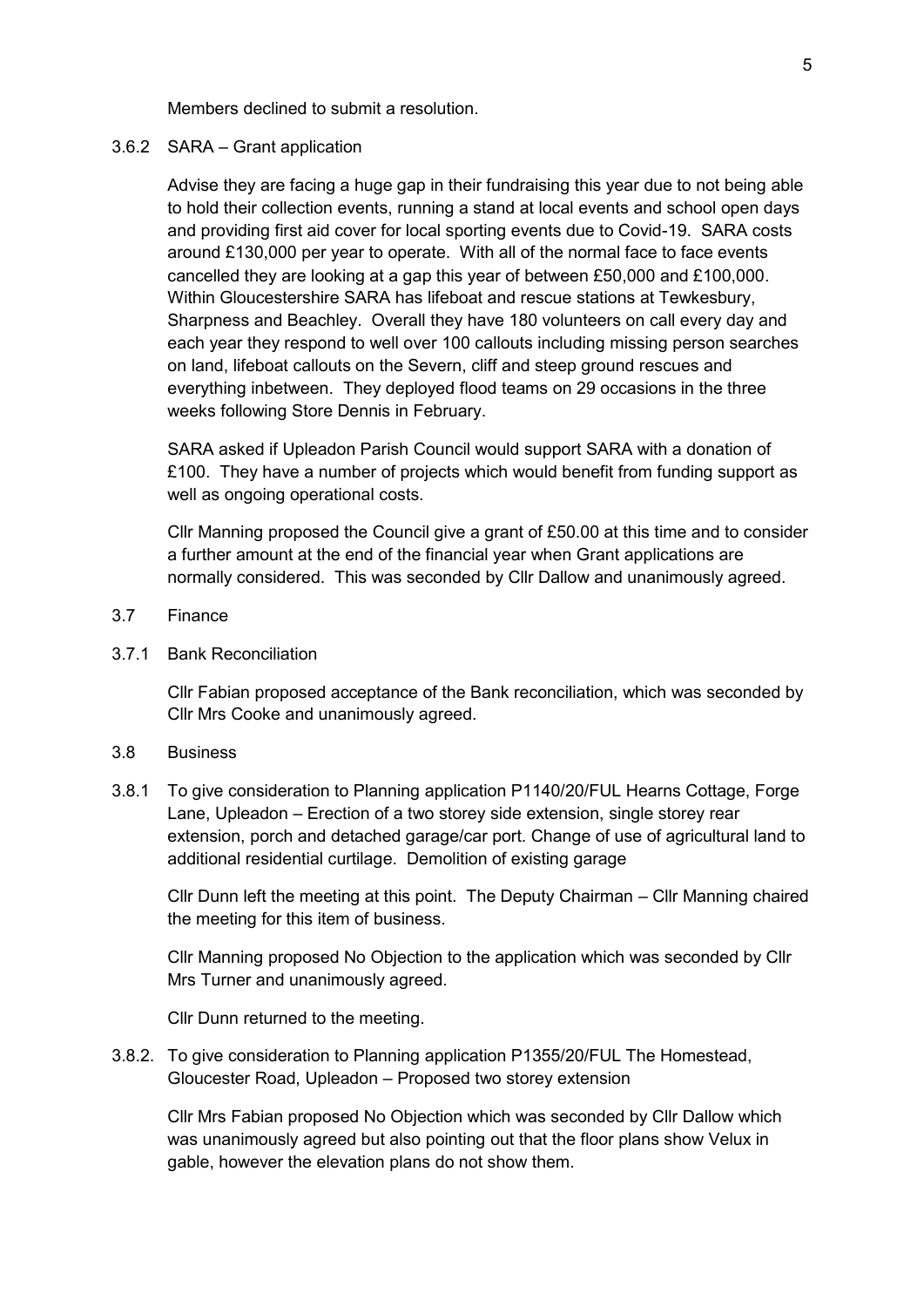3.8.3 To give consideration of Parish Council website amalgamating with Village website thus reducing web/email hosting costs and to compliance with WCAG 2.1 regulations and related costings thereto.

Cllr Mrs Cooke left the meeting at this point.

Prior to the meeting Members were furnished with a quotation from the Council's website providers to make the Council's website compliant with WCAG 2.1 regulations which were coming into force on 23 September 2020. This was in the region of £400. In addition following the Council having taken on the modest cost of web hosting and email domain for the Village website and the on-going substantially higher costs of web hosting and email domain for the Council's own website, the Administrator of the Village website suggested the Council may wish to combine its webpages with that on the Village website thereby incurring just one cost and making a saving for the Council in excess of £100 per year at current fees. The Administrator of the Village website put forward a paper setting out in detail the proposals for both amalgamating the websites and making the website WCAG 2.1 compliant which he would be prepared to undertake in the interests of the village. Both of these procedures would be undertaken free of any charge and therefore at zero cost to the Council.

The Clerk furnished Members with a document issued by Glos Assoc & Parish Council summarising the Government guidance regarding making websites compliant with WCAG 2.1 regulations. The document stated that "if there is no-one in your organisation with the skills to audit the content of the Council's website and to check that functionality is WCAG 2.1 AA compliant, it can pay a third party to do a detailed audit instead. If the Council's organisation is very small it might wish to find a volunteer with a basic knowledge of website to help you."

Discussion took place regarding the proposals. Cllr Dunn invited the Administrator who was present at the meeting to speak and to answer any questions Members might have. The Administrator outlined the proposals.

One Member was concerned that if the Administrator was no longer for whatever reason able to continue to support the Council with the website, it would be in difficulty. The Administrator did not anticipate this would happen but in the unlikely event he no longer supported the website, he would find a successor.

Cllr Wood proposed the status quo stating the Council had discussed this matter before and that it needed to be independent.

District Cllr advised that Corse and Hartpury Parish Councils were considering the WCAG 2.1 regulations and that he would put the Clerk of those Parishes in touch with Upleadon with regard to their progress/actions in this matter.

Cllr Wood stated he wished to withdraw his earlier proposition. He put a further proposition that further information be sought with Corse and Hartpury Parish Councils with regard to how they were complying with the WCAG 2.1 regulations and that it be brought back to the next meeting of the Council. This was seconded by Cllr Dallow and unanimously agreed.